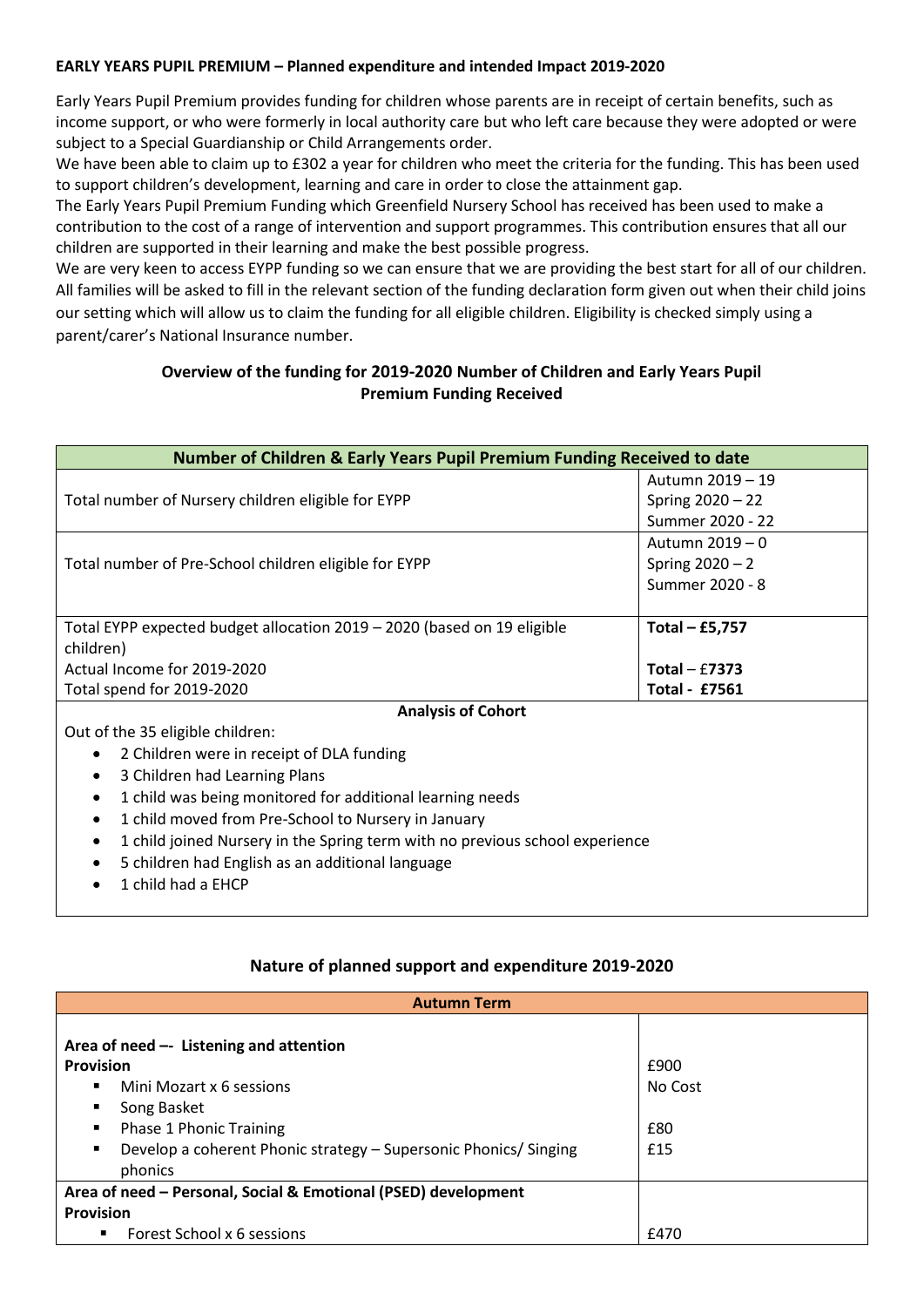| Area of Need - Language and Communication                                 |                                       |  |
|---------------------------------------------------------------------------|---------------------------------------|--|
| <b>Provision</b>                                                          |                                       |  |
| Wellcomm - assessment and interventions - Staffing cost<br>$\blacksquare$ | £306                                  |  |
| Area of Need - Individual                                                 |                                       |  |
| <b>Provision</b>                                                          |                                       |  |
| adult support X 2<br>$1 - 1$                                              | £208.80                               |  |
| $1 - 2$<br>Resources                                                      | £75                                   |  |
|                                                                           | <b>Autumn Total Spend</b>             |  |
|                                                                           | £2,054.80                             |  |
|                                                                           |                                       |  |
| <b>Spring Term</b>                                                        |                                       |  |
| Area of Need -- Language and communication                                |                                       |  |
| Continue Wellcomm intervention for all children - Staffing cost           | £208.80                               |  |
| <b>Area of Need-PSED</b>                                                  |                                       |  |
| Nurture group provision-Staffing cost<br>$\bullet$                        | £208.80                               |  |
|                                                                           |                                       |  |
| Area of Need- Mathematics (SSM)                                           |                                       |  |
| Resources to support outdoor building and construction                    | £1,061.91                             |  |
| Area of need- Individual Provision                                        |                                       |  |
| 1:1 support<br>$\bullet$                                                  | £ 208.80                              |  |
|                                                                           | <b>Spring Total Spend</b><br>£2167.73 |  |
| <b>Summer Term</b>                                                        |                                       |  |
| Area of need-COVID 19 Pandemic                                            |                                       |  |
| Keep in contact phone calls- Staffing costs                               |                                       |  |
| Resource packs/home learning-resources                                    |                                       |  |
| Vouchers                                                                  |                                       |  |
| <b>Food Provision</b>                                                     |                                       |  |
| Personalised Home learning                                                | £2646                                 |  |
|                                                                           |                                       |  |
| Area of need- Transition to school/Nursery                                |                                       |  |
| <b>Transition books</b>                                                   | £344                                  |  |
| Transition support packs/passports- staffing costs                        |                                       |  |
| Area of Need- PSED/Engagement                                             |                                       |  |
| <b>ITMP Training Little learners Pre-School</b>                           | £200                                  |  |
|                                                                           | £150 books                            |  |
|                                                                           | <b>Summer Total Spend:</b>            |  |
|                                                                           | £3,340                                |  |
| <b>Expected Impact of Interventions</b>                                   |                                       |  |

#### **Monitoring the spend**

The interventions are monitored throughout the year by senior leaders. Termly children's progress meetings focus on outcomes for individual children. Progress and attainment is tracked through assessment processes. Meetings with each child's key person and the evidence in individual learning journals as well as information from regular assessments are used to measure the impact of the interventions. Staff moderate their judgements and discuss with colleagues what has worked so that good practice can be developed further.

#### **We expect children to:**

- **-** Make expected or better than expected progress in PSED and CL
- **-** We expect children with Learning plans to achieve their individual targets
- **-** Children will make at least expected progress in Mathematics

#### **Impact Measures;**

- Early Years Outcomes Statements
- Early Years Development Journal